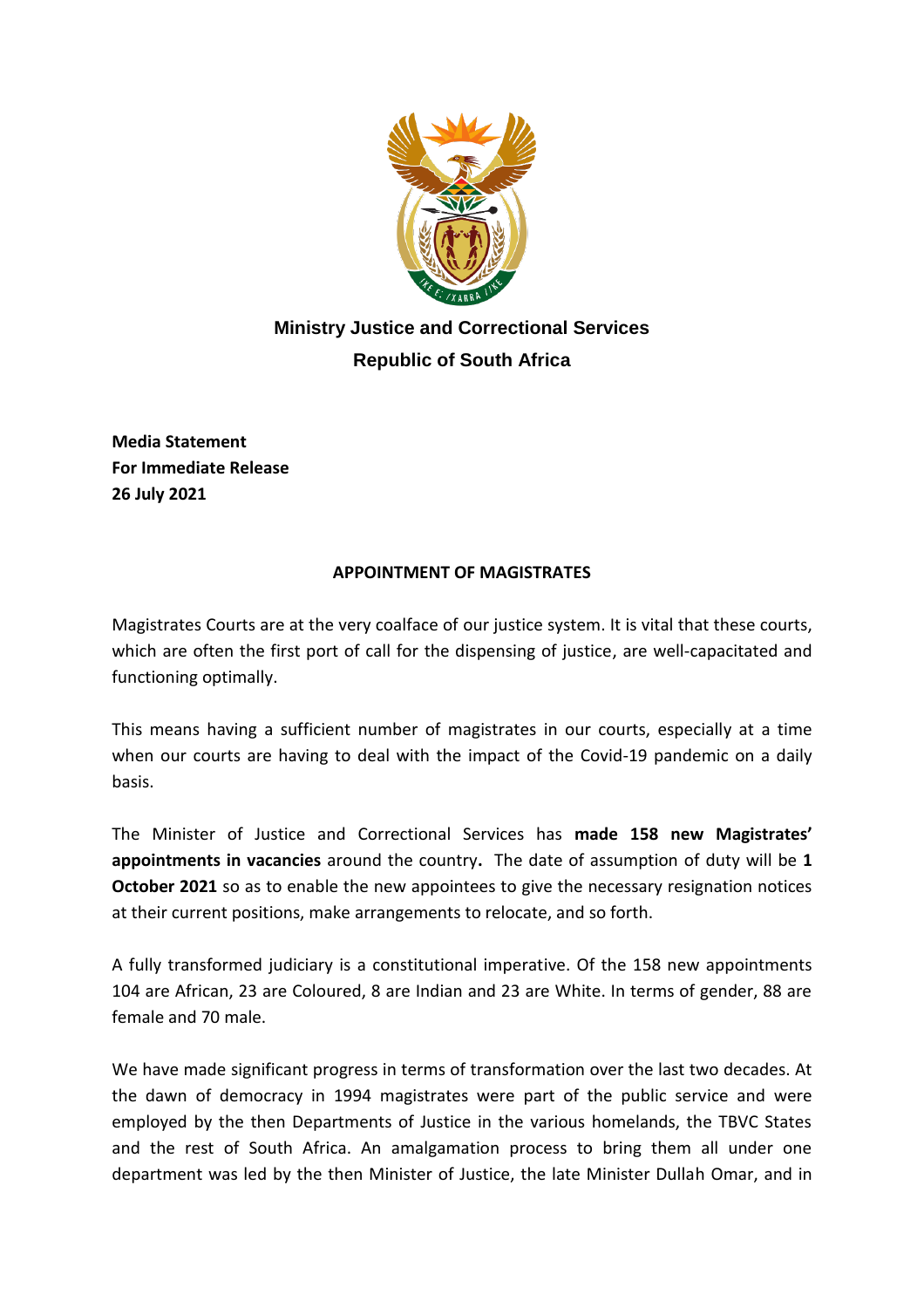1998 there were a total of 284 female magistrates (18%) and 567 Black magistrates (37%) countrywide out of a total of 1515 magistrates (including the regional, chief, senior magistrates and Regional Court Presidents).

The new appointments show how far we have come in terms of gender and racial transformation, as there are now 695 African, 143 Indian, 176 Coloured and 388 White persons on the level of Magistrate.

If one includes the regional, senior and chief magistrates, as well as the Regional Court Presidents, to get a view of the magistracy as a whole, 957 are African (50%), 204 are Indian (10,6%), 224 are Coloured (11,7%) and 528 are White (27,6%) out of a total of 1913. A total of 947 are women.

This means that 72,3% of our magistracy are Black and 49,5% are female.

In terms of the Regulations for Judicial Officers in the Lower Courts, 1993, all newly appointment magistrates must, before commencing with the functions of a judicial officer, attend a course by the South African Judicial Education Institute (SAJEI). It is envisaged that this course will take place between during October 2021.

The Magistrates Commission plays an important role in the filling of vacancies of magistrates' posts. The Magistrates Commission is a statutory body established in terms of the Magistrates Act, 1993 and the appointment procedures and processes are set out in the legislation and in accompanying Regulations. In short, the appointment process follows the following steps -

- Vacancies are identified and confirmed against the judicial establishment and funded posts
- Advertisements follow thereafter
- Applications are processed
- Shortlisting is done
- Interviews are held
- Recommendations are made by the Magistrates Commission after the conclusion of the interviews
- The recommendations are submitted to the Minister of Justice for his consideration and appointment.

*"I want to commend the Magistrates Commission for their efforts in the enormous tasks of filling these posts. The shortlisting and interviewing of 418 candidates is unprecedented – all the more so given that the Commission had to do so under trying conditions brought about by Covid-19.*